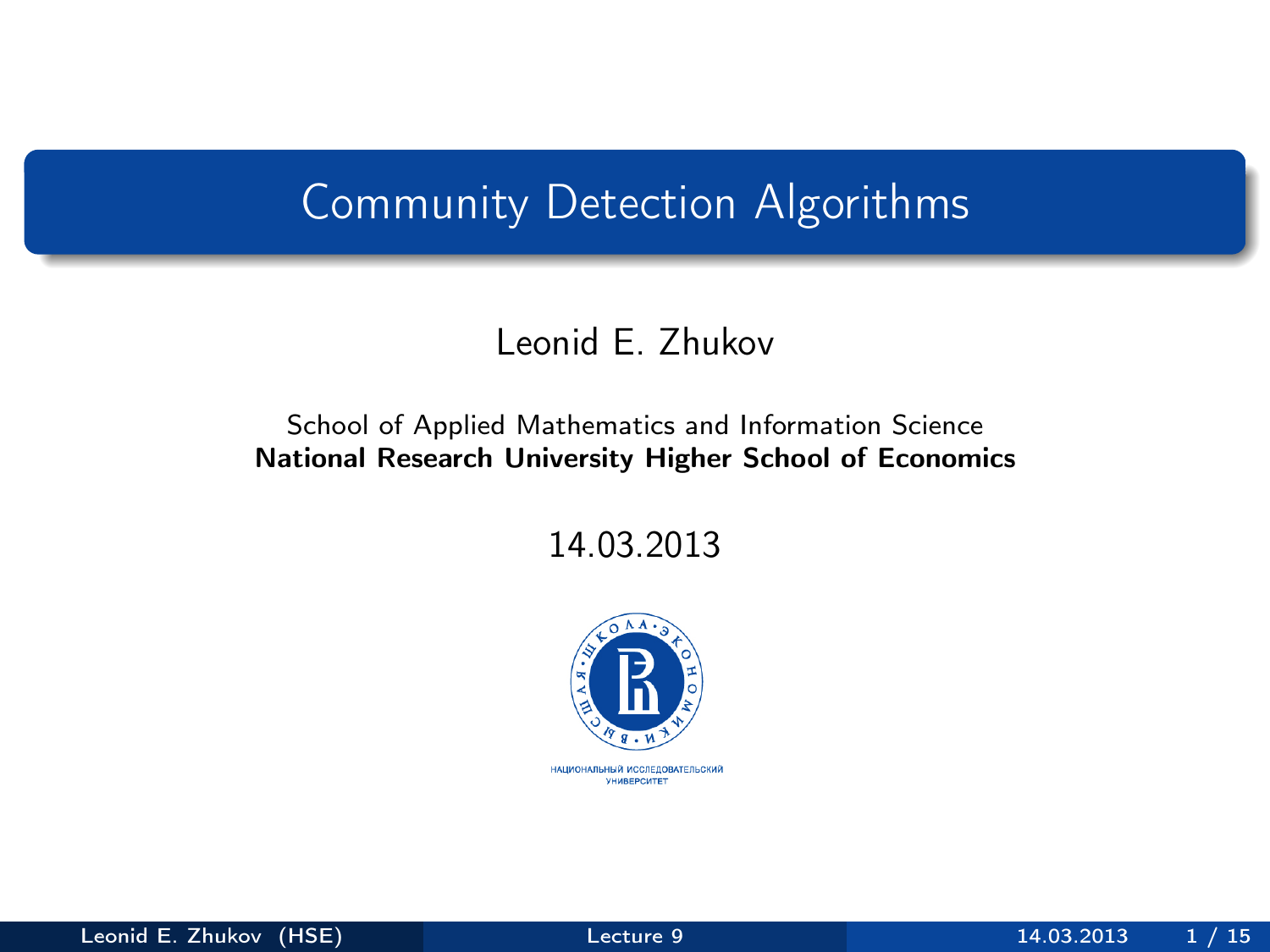- **•** Set S is a k-core if for  $\forall v \in S$ ,  $k(v) \geq k$  and is maximal subgraph.
- The core number of a vertex is the highest order of a core that contains this vertex

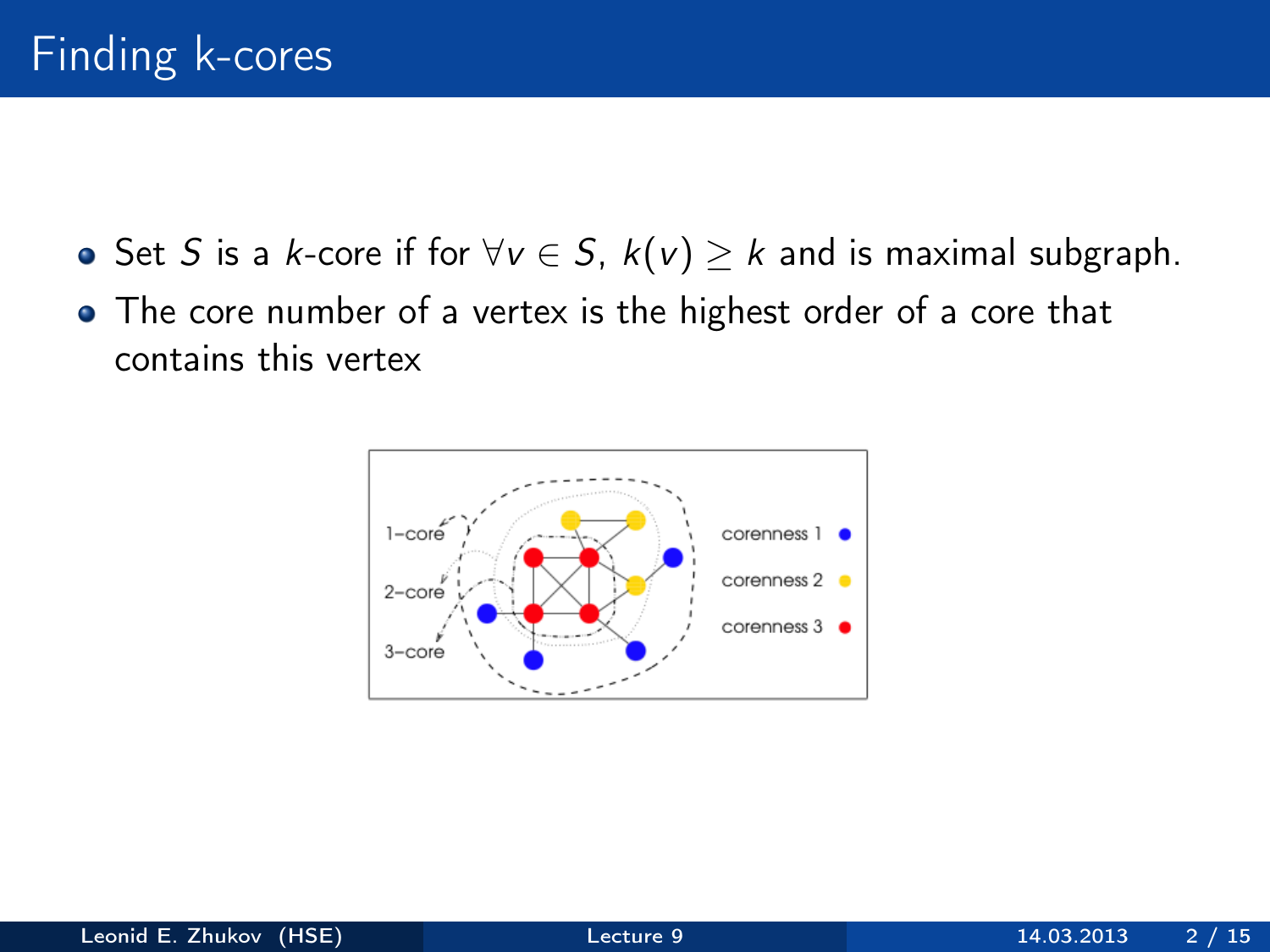```
Algorithm:Core decomposition
Input: graph G(V,E)Output: core[v] - core number for each vertex
compute deg[v];
sort V: deg[v_{i+1}] \geq deg[v_i];for each v \in V do
   core[v] = degree[v];
   for each u \in NN(v) do
       if deg[u] > deg[v] then
         deg[u] = deg[u] - 1;sort V
       end
   end
end
```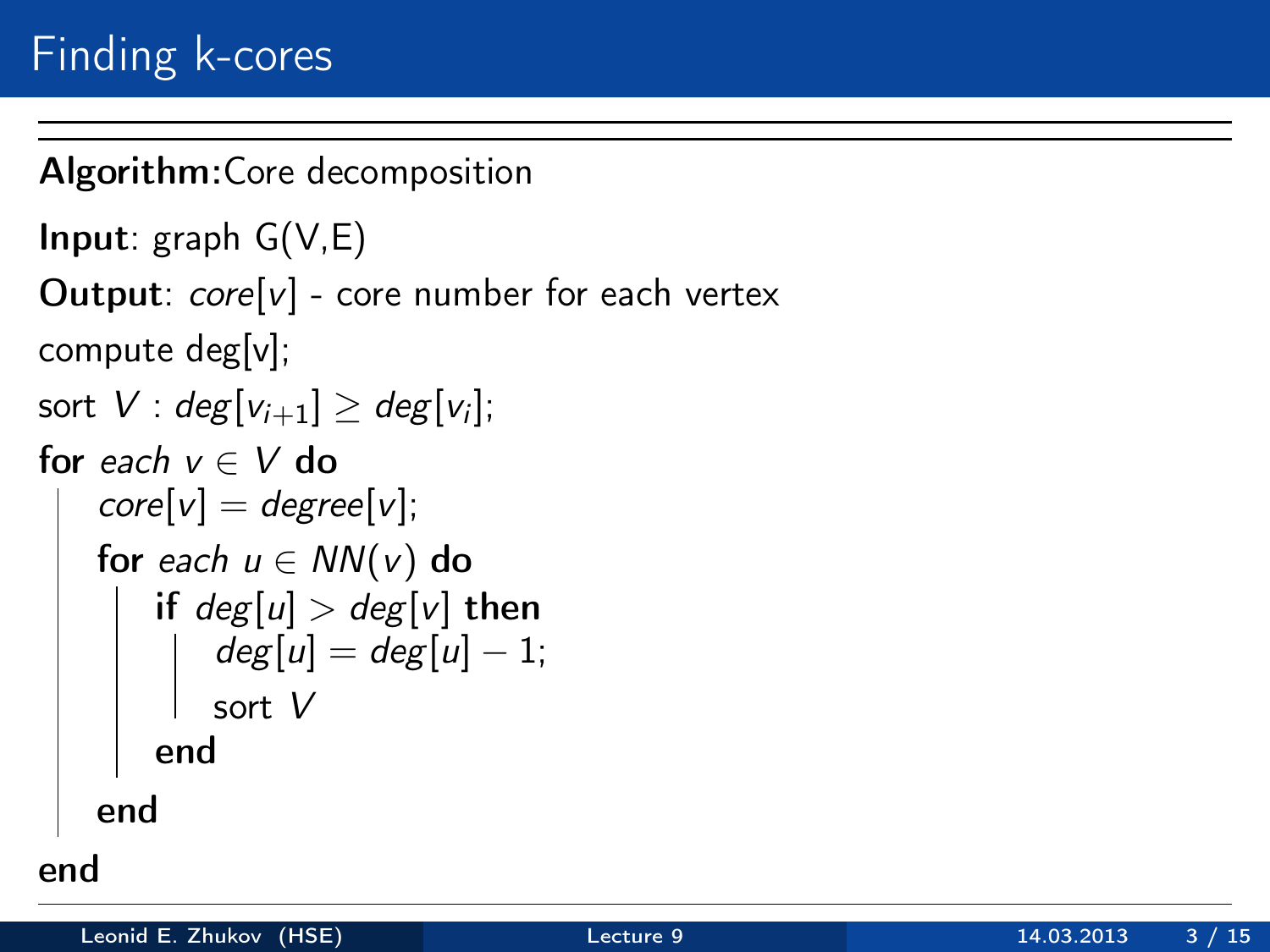## **Definition**

Network community is a group of verticies such that vertices inside the group are connected with many more edges than between groups.

- Consider only sparse graphs  $m \ll n^2$
- Each community should be connected
- Divisive algorithms (vs agglomerative)
- Finding communities through graph partitioning
- Graph partition division of graph vertices into groups such that each vertex belongs only to one group
- Graph cut is a set edges whose end points are in different partitions
- NP-hard, solved by approximation algoritms and heuristicss
- Recursive 2-way partition, multiway partiton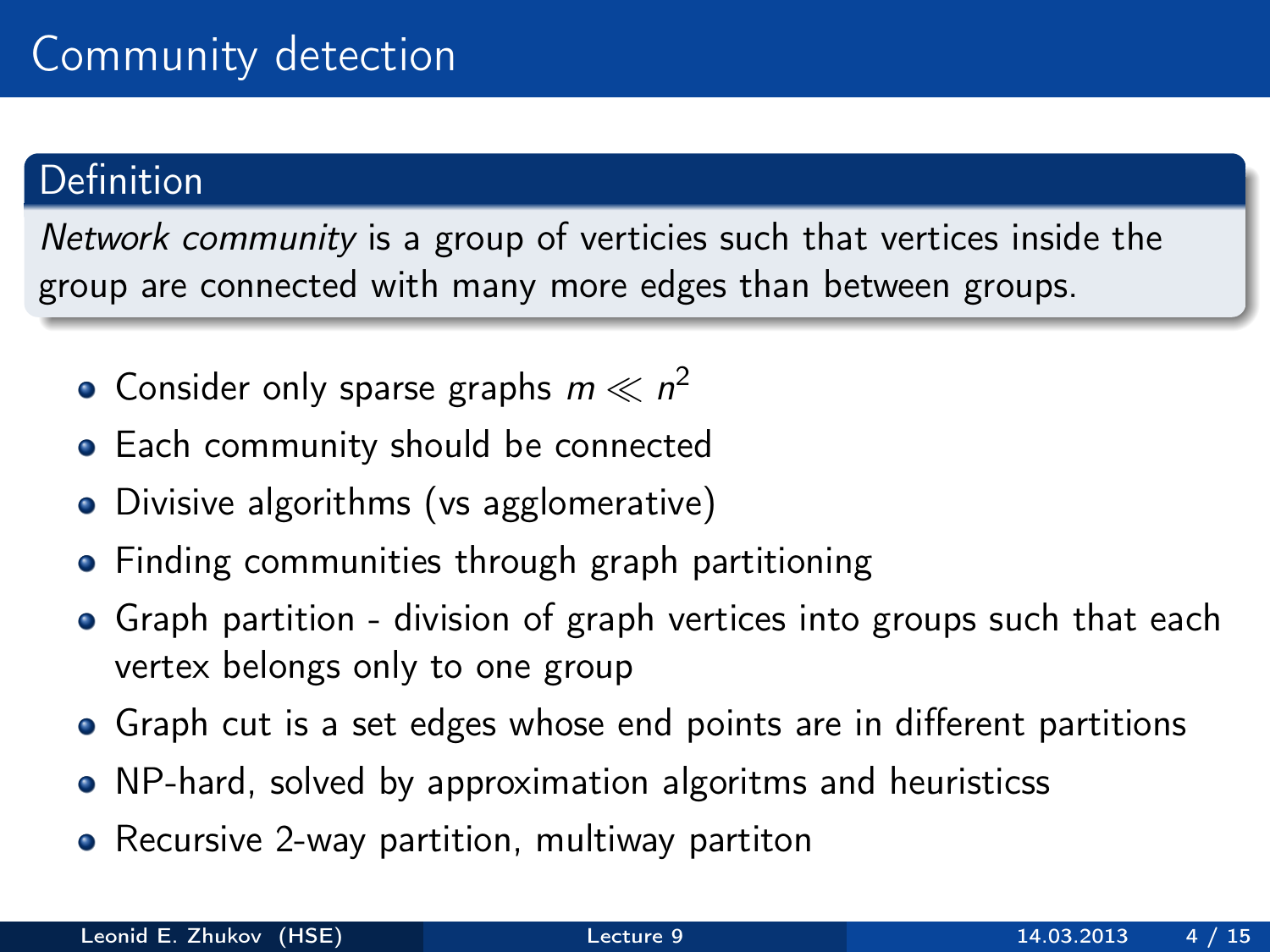# Edge betweenness

Edge betweenness -number of shortest paths  $\sigma_{st}(e)$  going through edge e

$$
C_B(e) = \sum_{s \neq t} \frac{\sigma_{st}(e)}{\sigma_{st}}
$$

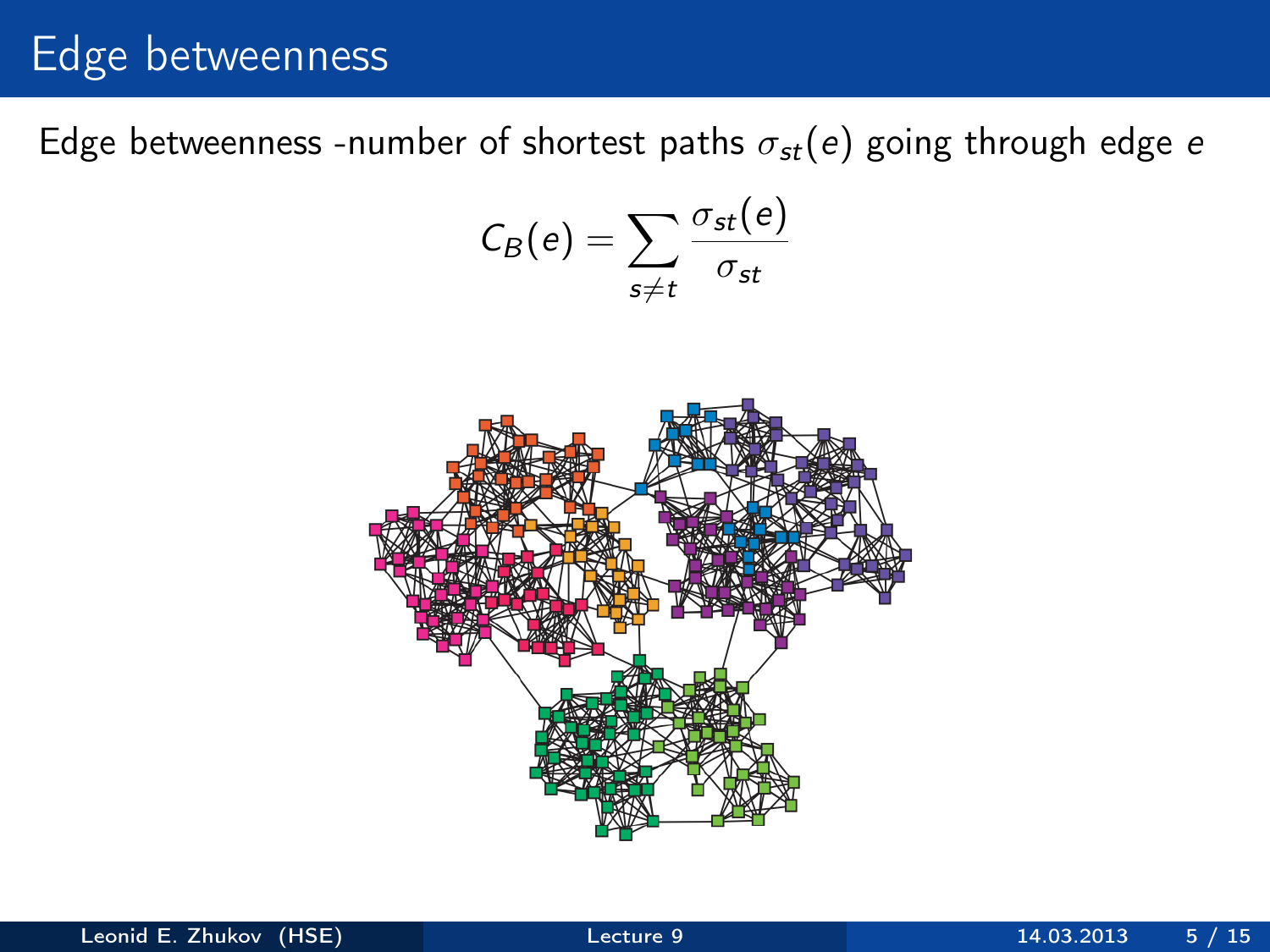Newman-Girvan, 2004

Algorithm:Edge Betweenness

**Input:** graph  $G(V,E)$ 

Output: Dendrogram

#### repeat

```
For all e \in E compute edge betweenness \mathcal{C}_{B} (e);
```

```
remove edge e_i with largest \mathcal{C}_B(e_i) ;
```
until edges left ;

If bi-partition, then stop when graph splits in two components (check for connectedness)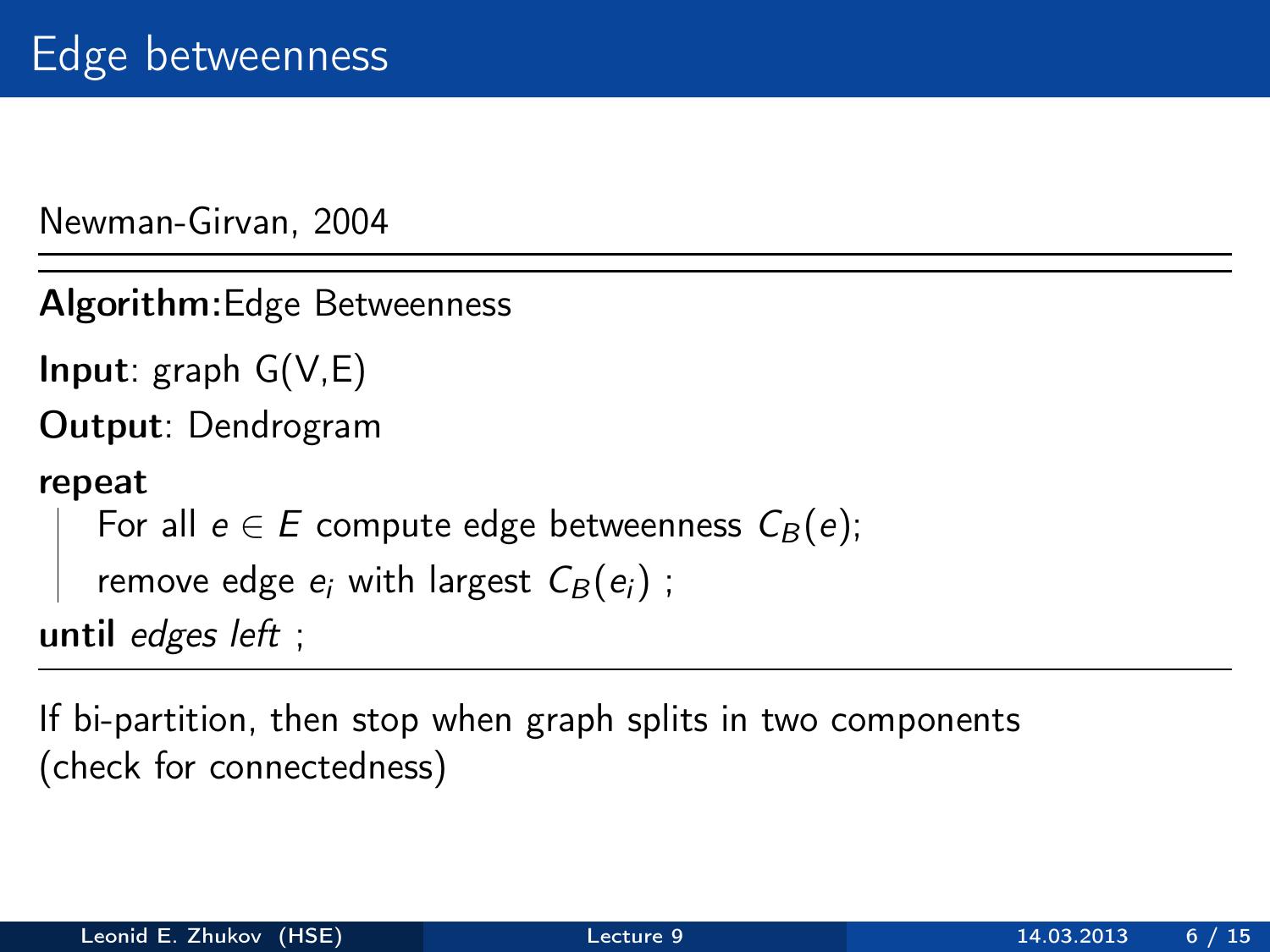# Edge betweenness

### Dendrogram

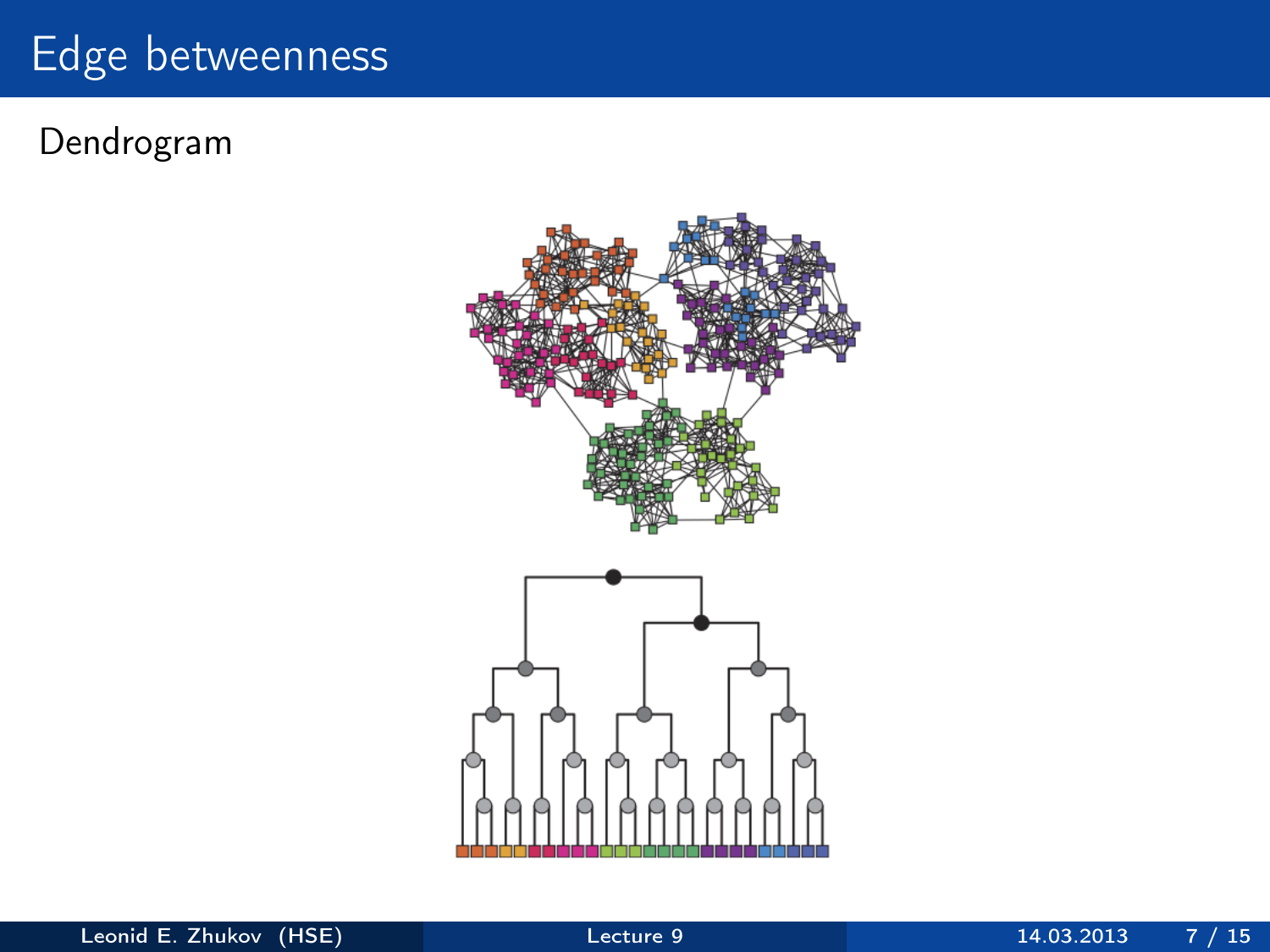**•** Modularity:

$$
Q = \frac{1}{2m} \sum_{ij} \left( A_{ij} - \frac{k_i k_j}{2m} \right) \delta(c_i, c_j)
$$

 $c_i$ - class,  $\delta(c_i,c_j)$ - kronecker delta

Single class,  $\delta(c_i,c_j)=1$  $Q=\frac{1}{2r}$  $\frac{1}{2m}\sum_{ij}\Big(A_{ij}-\frac{k_ik_j}{2m}\Big)$  $rac{k_i k_j}{2m}$   $= 0$ 

 $\bullet$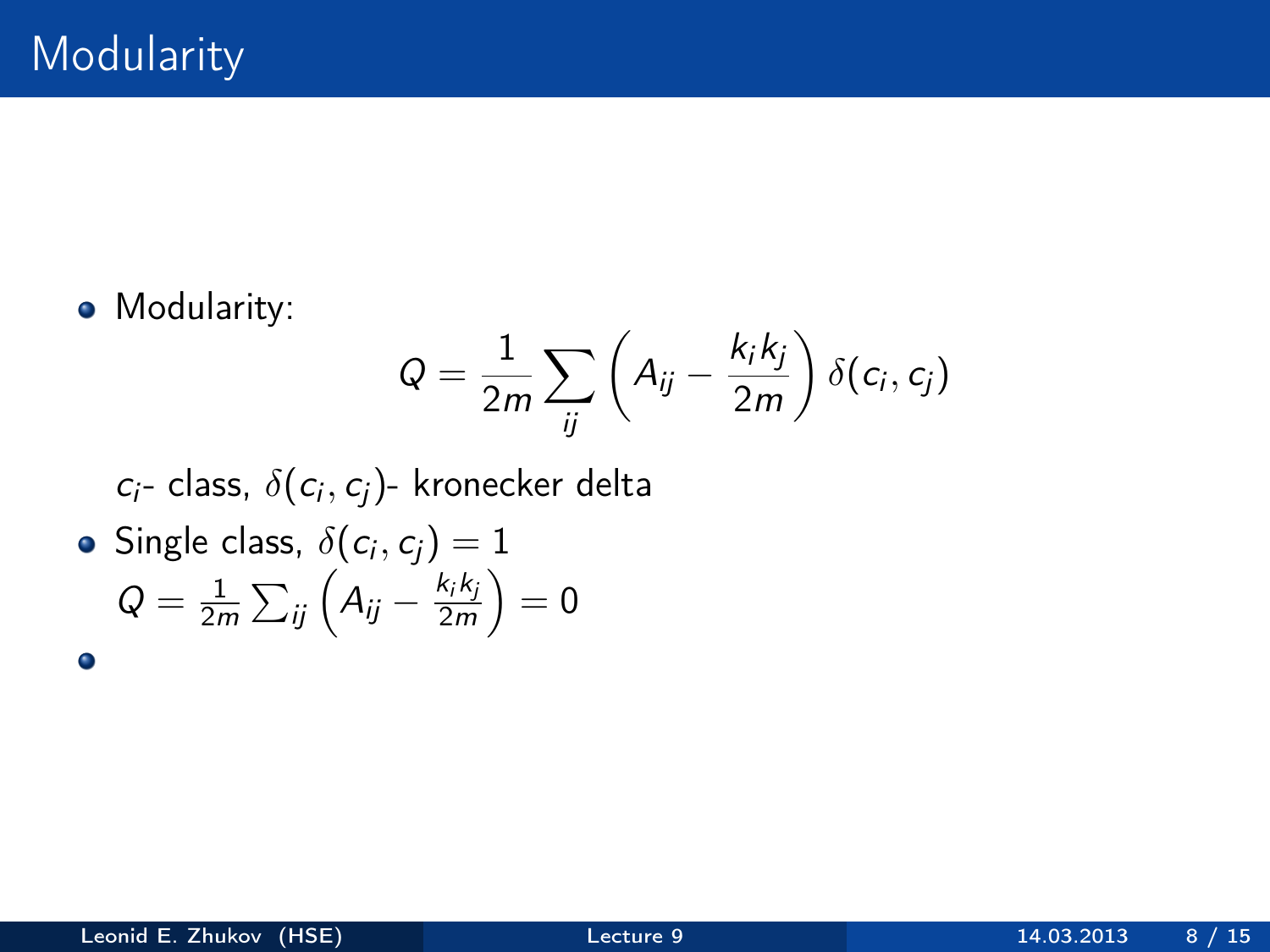## **Modularity**

 $e_{rs}$  - fraction of edges between vertices of types r and s (edges between groups):

$$
e_{rs} = \frac{1}{2m} \sum_{i \in R, j \in S} A_{ij} = \frac{1}{2m} \sum_{ij} A_{ij} \delta(c_i, r) \delta(c_j, s)
$$

 $\bullet$   $a_r$  - fraction of edges attached to vertices of type r (edges to all vertices):

$$
a_r = \frac{1}{2m} \sum_{i \in R, j} A_{i,j} = \frac{1}{2m} \sum_i k_i \delta(c_i, r)
$$

**•** Modularity

$$
Q = \frac{1}{2m} \sum_{ij} \left( A_{ij} - \frac{k_i k_j}{2m} \right) \delta(c_i, c_j) = \sum_r (e_{rr} - a_r^2)
$$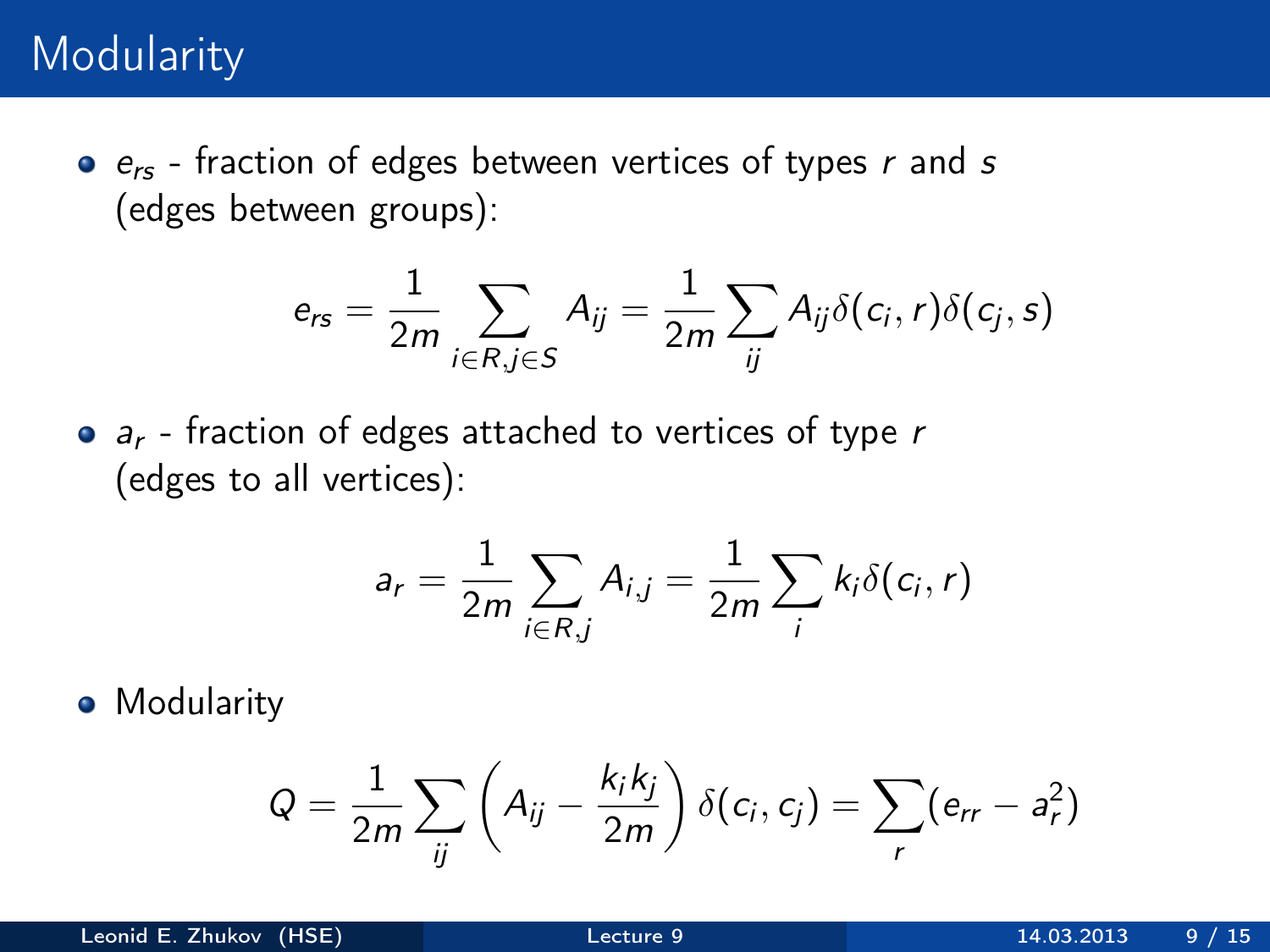# Edge betweenness

Dendrogram and modularity score



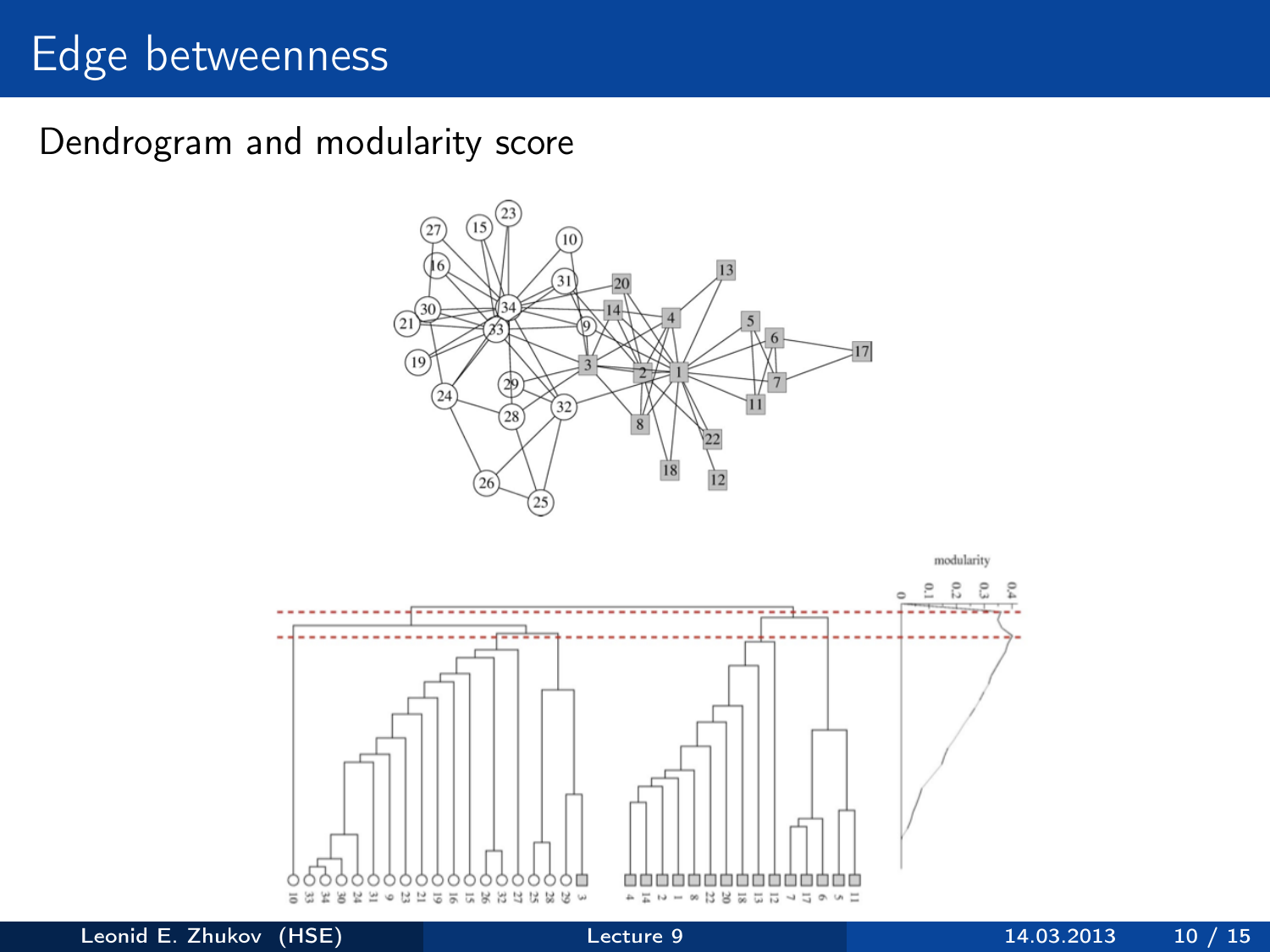# Spectral Modularity Maximization

- Direct modularity maximization (bi-partitioning), [Newman, 2006]
- For two classes  $C_1$ ,  $C_2$  indicator variable  $s = \pm 1$

$$
\delta(c_i,c_j) = \frac{1}{2}(s_is_j + 1) = \left\{\begin{array}{ll}1: & i,j \in C_1 \text{ or } i,j \in C_2 \\0: & i \in C_1, j \in C_2 \text{ or } i \in C_2, j \in C_1\end{array}\right.
$$

**•** Modularity

$$
Q = \frac{1}{4m} \sum_{ij} \left( A_{ij} - \frac{k_i k_j}{2m} \right) (s_i s_j + 1) = \frac{1}{4m} \sum_{i,j} B_{ij} s_i s_j
$$

where

$$
B_{ij} = A_{ij} - \frac{k_i k_j}{2m}
$$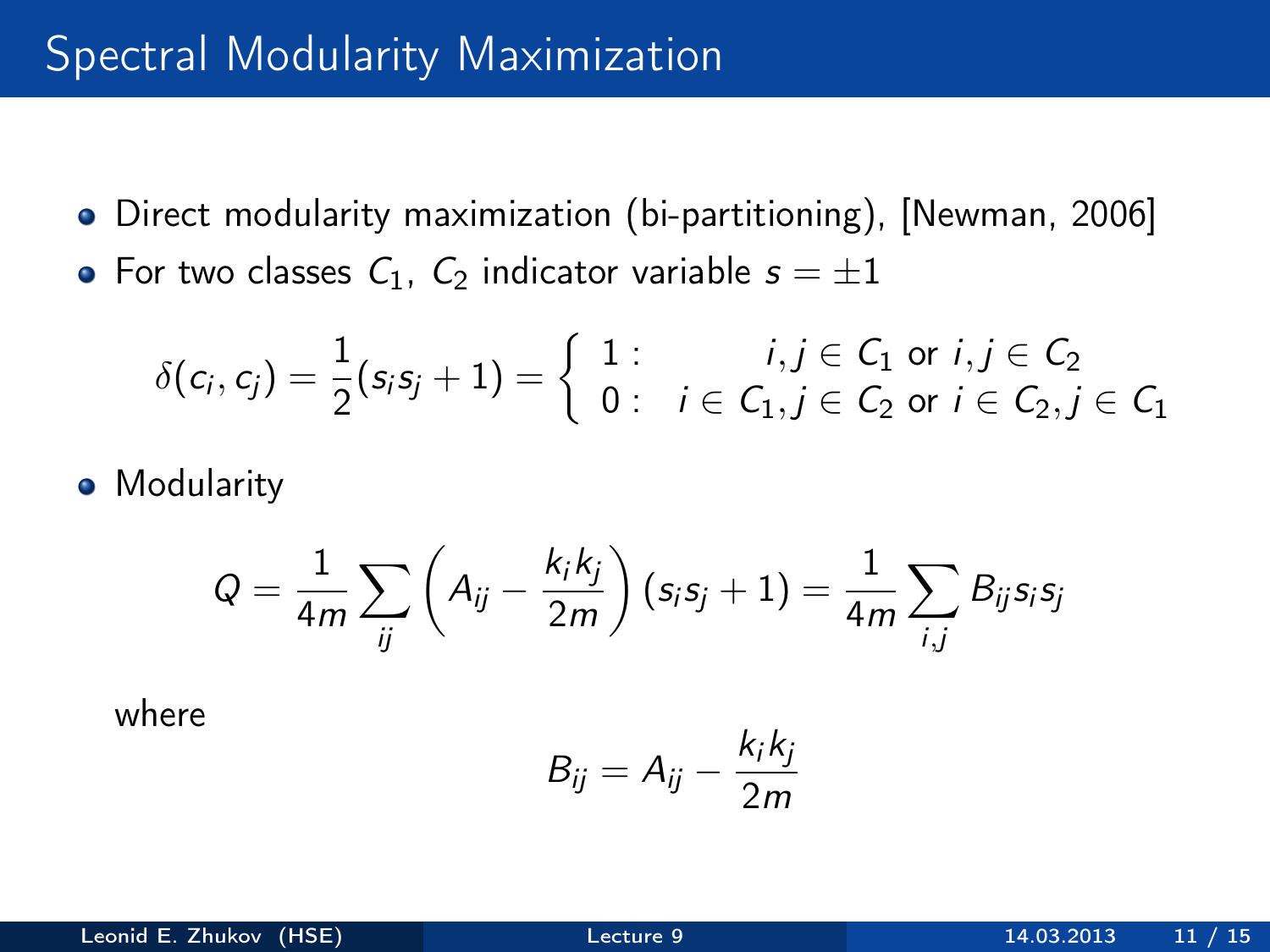# Spectral Modularty Maximization

• Qudratic form:

$$
Q(\mathbf{s}) = \frac{1}{4m}\mathbf{s}^T \mathbf{B} \mathbf{s}
$$

- Integer optimization NP, relaxation  $s \to x$ ,  $x \in R$
- Keep norm  $||x||^2 = \sum_i x_i^2 = \mathbf{x}^\mathsf{T} \mathbf{x} = n$
- Quadratic optimization

$$
Q'(\mathbf{x}) = \frac{1}{4m}\mathbf{x}^T\mathbf{B}\mathbf{x} - \lambda(\mathbf{x}^T\mathbf{x} - n)
$$

**•** Eigenvector problem

$$
\mathbf{B}\mathbf{x}_i = \lambda_i'\mathbf{x}_i
$$

**•** Approximate modularity

$$
Q'(\mathbf{x_i}) = \frac{n}{4m}\lambda_i
$$

• Maximization - maximal  $\lambda$ 

 $\overline{a}$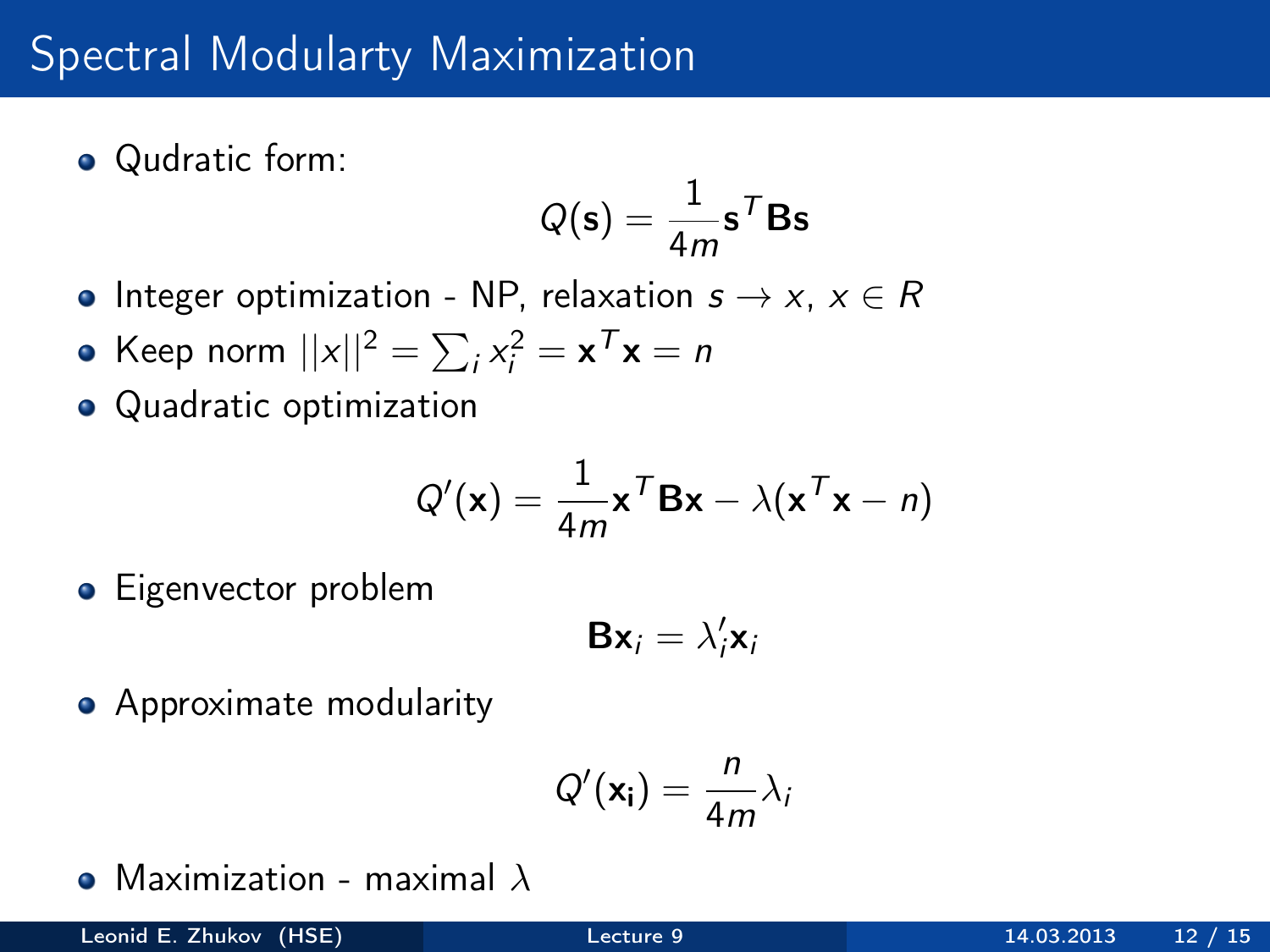- Can't choose  $s = xk$ , can select optimal s
- Decompose in the basis:  $\mathbf{s} = \sum_j a_j \mathbf{x_j}$ , where  $a_j = \mathbf{x}_j^T \mathbf{s}$
- **•** Modularity

$$
Q(\mathbf{s}) = \frac{1}{4m} \mathbf{s}^T \mathbf{B} \mathbf{s} = \frac{1}{4m} \sum_i (\mathbf{x}_i^T \mathbf{s})^2 \lambda_i
$$

- max  $Q(\mathbf{s})$  reached when  $\lambda_1 = \lambda_{\textit{max}}$  and max  $\mathbf{x}_1^T\mathbf{s} = \sum_j x_{1j} s_j$
- Choose  $s \parallel x_1$ ,  $s = sign(x_1)$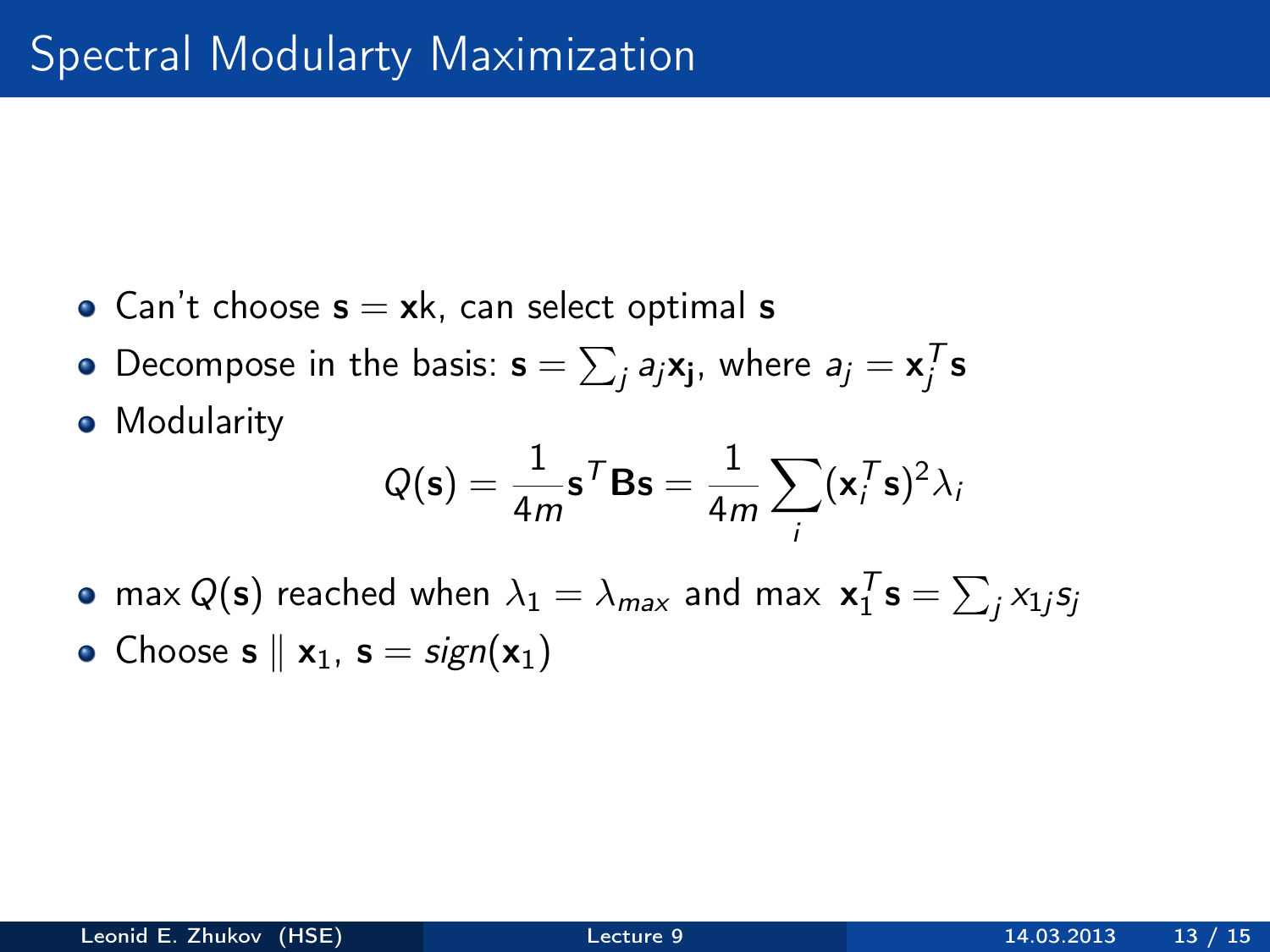Algorithm:Spectral moduldarity maximization: two-way parition

Input: adjacency matrix A Output: class indicator vector s compute  $\mathbf{k} = deg(\mathbf{A});$ compute  $\mathbf{B} = \mathbf{A} - \frac{1}{2r}$  $\frac{1}{2m}$ kk $^{\mathcal{T}}$ ; solve for maximal eigenvector  $Bx = \lambda x$ ; set  $s = sign(x_1)$ 

Recursive bisection